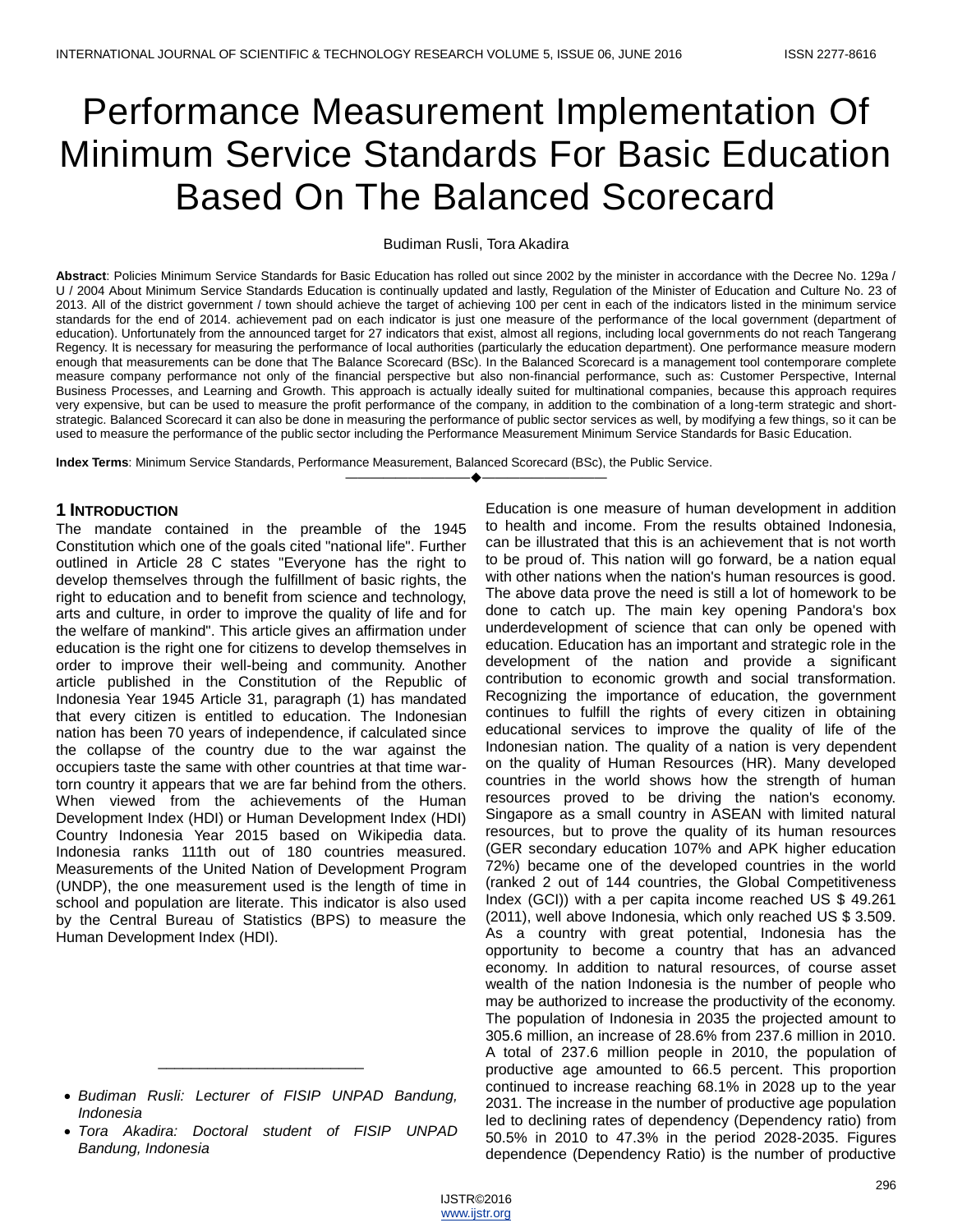age population not covered by 100 people of productive age. Many things can be a measure of educational services. Competence educators is an example of the size of the ministry of education, in addition to policy needs education, educational technology resources, where facilities and infrastructure supporting teaching and learning activity also plays an important role. Hence the need for the provision of education budget that can meet those needs. It is normal for these needs requires funding, in order to achieve more quality educational services and ensure the achievement of optimal quality of education in all types and levels of education. Providing basic education should be a concern of government. Basic education is the foundation for further development from the education ladder. When compared with a basic education, the building acts as its foundation. He will be a major support for higher education. If it is mentioned as foundation then it should be a quality basic education, basic education a strong foundation will make other education become stronger as well. So that the undertakings create a complete Indonesian man becomes not goods impossible. Government in order to give attention to basic education services to create a rule that is expected to be a guideline for local governments in providing quality education services. Without basic education, children can not be educated at the next level. Therefore, improving the quality of education must also be started on improving the quality of basic education. The success of students in basic education is largely determined by the quality of education in elementary school (SD). Thus, the government must respond in order to develop the competence of teachers as educators and effective use of facilities and infrastructure of the schools, especially at primary school level. Aware of the importance of teacher competence and infrastructure in determining the success of national education, the government sets the standard in basic education services. The standard is called the Minimum Service Standards (SPM). Minimum Service Standards (SPM) as well as one of the government's efforts in improving the quality of Compulsory Basic Education 9 Years evenly as stipulated in the National Medium Term Development Plan 2010-2014 Socio-cultural and religion. Minimum Service Standards is a measure of the performance of educational services held areas. Provincial Government and District/Municipal education by SPM in accordance with the Decree of the Minister of Education No. 129a/U/2004 About Minimum Service Standards Education is continually updated and lastly, the Regulation of the Minister of Education and Culture No. 23 Year 2013 on the Amendment of the Regulation of the Minister of National Education No. 15 Year 2010 About Minimum Service Standards for Basic Education in the District / City. Social development targets cultural and religious life will be achieved by the end of 2014 at 9 points, namely increasing the quality and relevance of education which is marked by an increased proportion education units that meet minimum service standards (SPM) to 100 per cent for primary education. Quality education at the primary level is in turn can help to improve quality of Indonesian human resources available. All the districts and towns since 2002 are expected to meet 27 provisions of the indicators contained in the regulation. A grace period until the deadline of 2014, almost all regions and cities can not fulfill the terms of 100 per cent on these indicators. Including one district of the capital buffer that is in the province of Banten, Tangerang Regency. Of the 27 existing indicators, based on the evaluation report that there is only fulfilled one indicator has reached 100 percent, which

indicators 1.1. The availability of educational unit within reasonable walking distance is a maximum of 3 kilometers for SD/MI and 6 kilometers to SMP / MTs of permanent groups in remote areas. It seems to us that the district is waiter minimal basic education sector underperformed. But it has not been able to describe the overall performance of the department that houses the local school district. Further performance measurement is required. The level of success of a program was not only measured by its inputs only, but it must also be taken into account process, output and impact.

# **2 REVIEW OF LITERATURE**

#### **2.1 Performance**

Measurement of the performance of an institution or organization reflects how much the success of the mission and the mission of a program. One of which must be measured from the implementation of minimum service standards for basic education, how far this policy to achieve its objectives. The Study Of Public Administration Dwight Waldo's book defines management as a course of action to achieve a rational, cooperative relations in a system of administration. Another opinion expressed Koontz and O'Donnell mentions that management is implementing a case by utilizing the help of others. The definitions given above shows the management's important though is very simple in social phenomenon, has been going on since a long time (Manila, 1996: 15). Good management will deliver the performance of institutions or organizations are good also. It is necessary for the performance measurement. Performance is a state of the display as a whole over the company for a certain period of time, the result or achievement is affected by the operations of the company in utilizing the resources they have. Performance is a term generally used for part or all of the actions or activities of an organization in a period with reference to a number of standards such as the costs of past or projected, on the basis of efficiency, accountability or the accountability of management and the like. Performance is the periodic determination of the operational effectiveness of the organization, part of the organization and its employees based on the objectives, standards and criteria established in advance (Srimindarti, 2004: 52-64). Performance measurement system can be used as a means of controlling the organization, as amplified by setting the performance measurement reward and punishment system. Larry D Strout (1993) in the Performance Measurement Guide states that: "The measurement or assessment of the performance of a process to record and measure the achievement of the implementation of the activities in the direction of achieving the mission (mission accomplishment) with results displayed in the form of products, services or processes". That is, each of the organization's activities must be measured and expressed its relevance to the achievement of the organization's direction in the future expressed in the vision and mission of the organization. Products and services produced is measured by its contribution to the achievement of the mission and vision of the organization (Junaedi, 2002: 374-386). Meanwhile, according to James B. Whittaker (1993) in the Government Performance and Results Act, A Mandate for Strategic Planning and Performance Measurement as follows: "Performance measurement is a management tool to improve the quality of decision making and accountability" (Junaedi, 2002: 374-386). Performance measurement is a measurement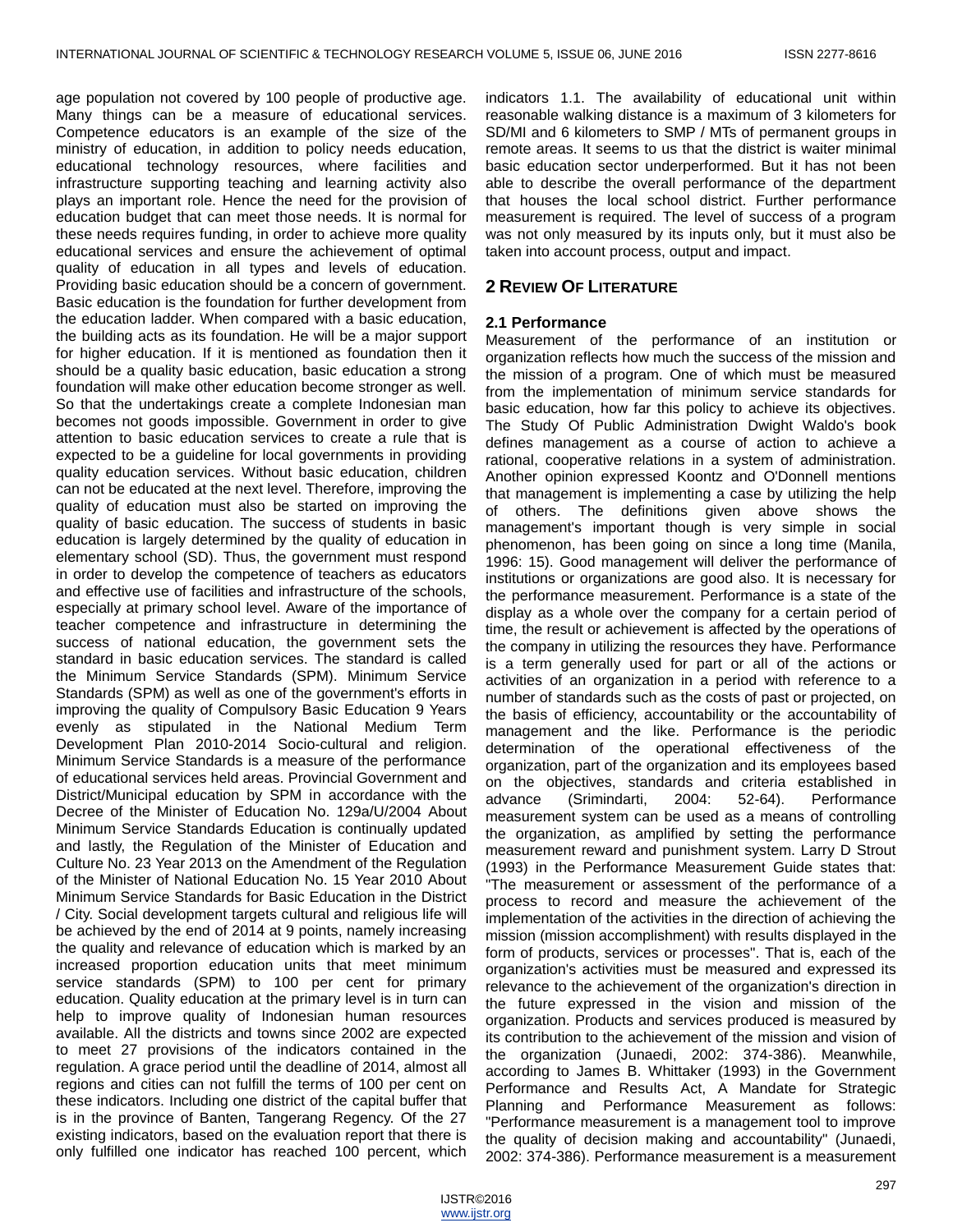process of the job requirements by management, or the degree of goodness someone is doing the job assigned. Performance measurement can also be defined as periodic determination of the operational effectiveness of an organization, part of the organization, and personnel, based on the objectives, standards and criteria established in advance. Therefore, the organization is essentially operated by human resources, the actual performance measurement is the measurement of human behavior in carrying out the roles they play in the organization (Handayani and Hudaya, 2002: 277-288). Performance measurement process begins with determining the specific objectives of the measurement, then proceed with the job analysis to determine what is really expected by management in carrying out their duties. At the end of the period, assessors measure performance and evaluate it. Furthermore, compared with the standard of work performance, then discuss and combine the measurement results, which continued with the planning and implementation of performance improvement programs (Handayani and Hudaya, 2002: 277-288). When traditional management accounting formerly used to maximize profits and short-term goals of the company, but has now evolved into a tool that focuses on achieving sustainable corporate performance. At present, the development of the business world and are faced with greater competition in the competitive business world. Departing from it with their increasingly intense competition led to traditional performance measurement model can not meet the demands of the times if it stays longer be used as a tool in managing the company. Companies must be able to respond quickly and adapt to the competition, so companies must continually strive to formulate and refine their business strategies in order to be a winner (the winner). The state of very tough competition such as this will lead to the company's success in gaining customer loyalty and become a market leader becomes very difficult to be achieved in a short time. Strategies and evaluate the implementation of the strategy must be constantly monitored and improved. According Handayani and Hudaya (2002: 277-288). This can be done if the company can measure its performance, so that qualitatively can be determined targets to be achieved The role of assessment or measurement of performance is one important factor in the company. It can be used to assess the success of the company, other than that performance measurement can also be used as a basis for evaluating the work of the last period. Performance measurement should be done in a comprehensive manner, so that decisions regarding the strategy can be carried out thoroughly. The ability to create the right strategy will be able to accommodate every perspective involved in determining the success of the company. Assessment of performance based on financial ratios is a common thing, but the intense competition requires companies to think about the potential that can be developed in the future (strategic thinking) (Jeno, 1997: 65-69). Financial ratios only provide a focus on achieving short-term financial results, so that the company can not achieve long-term financial goals. Traditional management generally uses financial performance measures, because this financial measure that is easily performed measurements. Under these conditions, the measured performance of personnel is only related to finance, things that are difficult to measure ignored or given a quantitative value that is not balanced. These measures do not give a real picture of the state of the company. This is possible because of the several methods of

recognition, measurement and disclosure of which are recognized in the accounting, for example, depreciation, cash recognition, methods of determining profits, and so Srimindarti (2004: 52-64).

## **2.2 Balanced Scorecard**

Robert S. Kaplan, Harvard Business School introduced a tool for measuring the performance of the company, namely the Balanced Scorecard. Balanced Scorecard is a contemporary management tool that is used to boost the organization's ability to double its financial performance. Therefore, the organization is considered to be an institution that is able to create wealth, the use of the Balanced Scorecard in the management promises a significant increase of its capacity to create wealth (Mulyadi, 2001: 1). Balanced Scorecard incorporates performance measurement in terms of financial, operations and customer. In order for the use of the Balanced Scorecard as a measure of performance to be effective to consider the perspectives that exist. The perspectives used in Balanced Scorecard include:

## **a. Financial Perspective (Financial Perspective)**

Financial perspective remains a concern in the Balanced Scorecard for financial measure is an overview of the economic consequences that occur as a result of economic decisions and actions taken. The purpose financial performance are the focus of the goals contained in the other three perspectives.

## **b. Customer perspective**

A product will be more valuable if the performance is getting close to or even in excess of what is expected and perceived consumer (Srimindarti, 2004: 52-64).

# **c. Internal Business Process Perspective**

In the internal business processes, managers must be able to identify the internal processes that are important in which the company is required to perform well due to internal processes that have values that consumers want and can provide a return expected by shareholders (Kaplan and Norton, 1996: 92).

# **d. Perspective Growth and Learning**

The fourth perspective of the Balanced Scorecard to develop measurement and aim to encourage organizations to run and grow. The purpose of learning and growth perspective is to provide the infrastructure to support the achievement of the three previous perspectives. The factors to be considered are (Srimindarti, 2004: 52-64) through the employees and the ability of information systems: Balanced Scorecard is not just a means of measuring the company's performance, but it is a form of strategic transformation to all levels within the organization. Excitement to determine the size and to measure various strategic objectives in the four perspectives based on the statement 'If we can measure it, we can manage it, and if we can manage it, we can Achieve it "(Mulyadi, 2001: 23). The statement stated that the comprehensive measurement performance then we can conduct business properly. With the Strategic Planning Balanced Scorecard Framework Balanced Scorecard provides the framework that enables the formulation of a comprehensive and coherent strategic plan. Steps translation of strategy into a strategic plan based on the framework of a balanced scorecard is: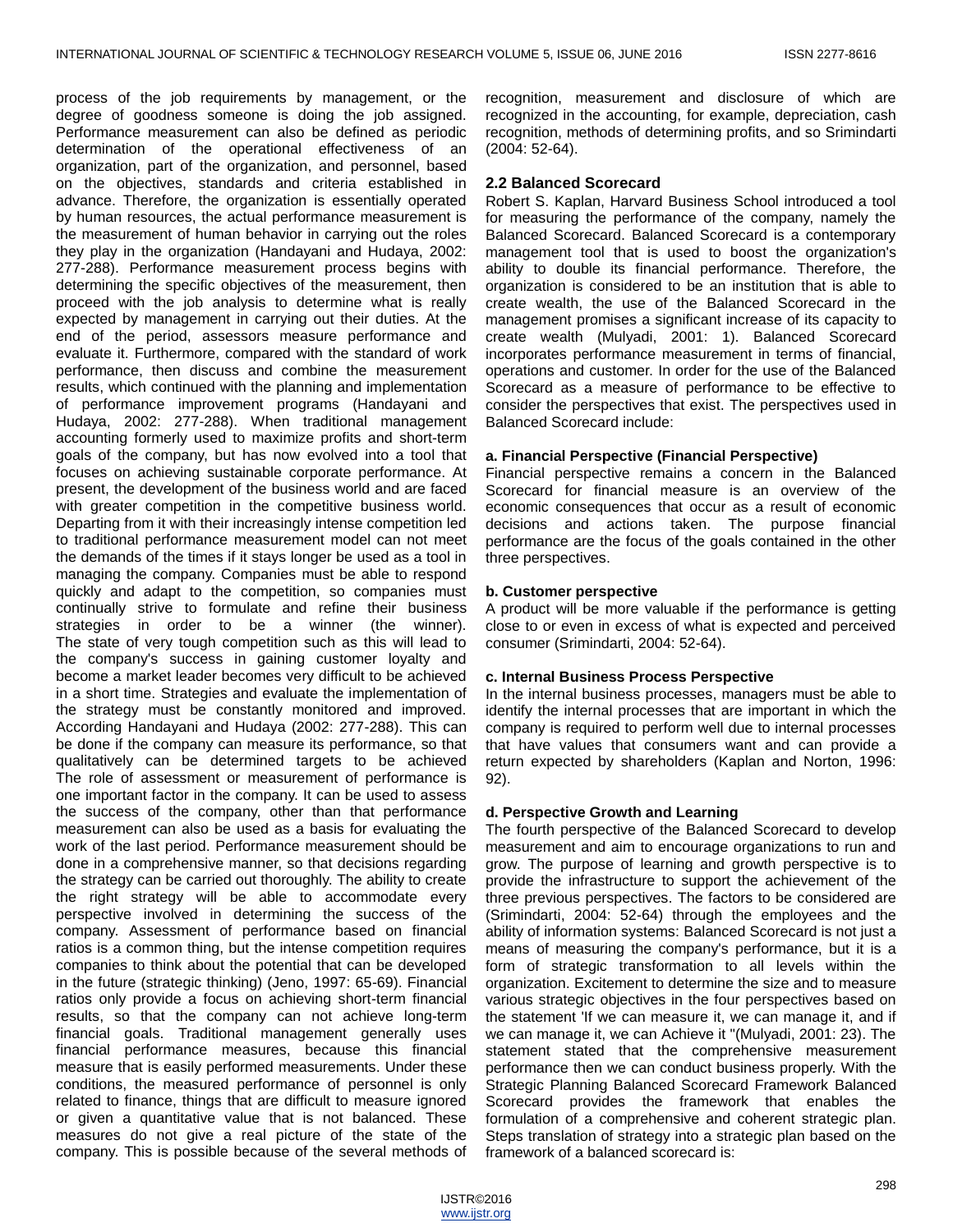- a) Outlining the strategy into strategic objectives in each perspective: financial, customer, business process/internal, and learning and growth.
- b) Determining the target that will be realized within a certain period in the future.
- c) Formulating strategic initiative to achieve strategic objectives.

In the elaboration of strategies to Strategic Objectives Comprehensive and Coherent. Following the strategy formulated in the strategy formulation phase, the next step in the strategic management is to describe strategies that have been strategic objectives into a comprehensive and coherent. In addition there are three reasons why the company needs a Balanced Scorecard (Jeno, 1997: 65-69):

- a. Balanced Scorecard not only focus on financial measures alone, but also pay attention to a number of measures are integrated in order to connect the current customer, internal business processes, and employees for the achievement of profit in the long term.
- b. Balanced Scorecard brings together the various elements of business competition should be aware of the company into a complete management report.
- c. Balanced Scorecard illustrates the company's overall operations, so that improvement in one aspect does not harm other aspects. That is done optimally optimization company.

## **2.3 Public Sector Organizations**

Not unlike a company, government must also measured the performance of its policies. Good governance (good government) is the most prominent issue in the management of public administration today. Old patterns of governance no longer appropriate for a society that has changed. Therefore, the claim is reasonable and should be responded by the government to make changes directed at the realization of good governance (Junaedi, 2002: 374-386). Public sector organizations in Indonesia based on its ownership can be grouped into three (3) categories: First, the Government Financial entities that responsible is the President as the Head of Government, and daily delegated to the Minister of Finance. Second, financial entities responsible the local authorities is the governor or regent or mayor. Third, non-profit entities Public Financial Institutions Non Government (entity of this third group did not formally owned by the government) such as cooperatives, foundations, non-governmental organizations, which is often called the caretaker responsible (Zaeni, 2000: 13-28). Public accountability requires transparency in the implementation of the requirements of public sector finances. To that end, providing a rich set of information sources and explanations on the activities and financial performance to shareholder governments and stakeholders to be important for the implementation of public accountability. Supervision and control in the management of the budget is basically meant that every penny spent on government impact on the interests and needs of the public and be accountable to the public (Junaedi, 2002: 374-386).

## **2.4 Objectives and Benefits Of Performance Assessment**

The main purpose of the appraisal is to motivate personnel to achieve organizational goals and meet the standards of behavior that is predetermined, so that led to the action and

the results desired by the organization. The performance assessment can be used to suppress improper behavior and to stimulate and enforce proper behavior desired, through feedback and performance results at the time of the award, either intrinsic or extrinsic (Srimindarti, 2004: 52-64). The availability of good performance appraisal, top managers can obtain an objective basis to provide compensation in accordance with the achievement of each of these centers contributed to the overall corporate responsibility. All of this is expected to form the motivation and stimulation in each section to work more effectively and efficiently (Srimindarti, 2004: 52-64). Performance assessment can be used by management to (Gunawan, 2000: 36-40):

- a) Manage the organization's operations objectively and efficiently through motivating employees to the maximum.
- b) Assist decision-making is concerned with employees such as promotions, terminations and transfers.
- c) Identify training and development needs of employees and to provide criteria for the selection and evaluation of employee training programs.
- Provide feedback to employees about how their superiors assess their performance.
- e) Provide a basis for the distribution of awards.

#### **2.5 Public Sector Performance Measurement System**

Public sector performance measurement system is a system that aims to help public managers in assessing the implementation of the strategy through financial measurement tools (financial) and non-financial (non-financial). Thus, the performance measurement system can be used as a means of controlling the organization. Performance measures can be organizational success factors (Critical Success Factors) current and future (Zaeni, 2000: 13-28). Public sector performance measurement is done to meet three objectives (Junaedi, 2002: 374-386), namely:

- a) Public sector performance measurement is intended to help improve the performance of government. Performance measures are intended to help the government focus on the goals and objectives of the program unit. This will ultimately improve the efficiency and effectiveness of public sector organizations in providing public services.
- b) Public sector performance measures used for the allocation of resources and decision-making.
- c) Public sector performance measures intended to achieve public accountability and improve institutional communication.

# **3 CONCLUSION**

Several conclusions can be drawn from the narrative subject of the Balanced Scorecard, among others:

- a) The full functionality of the Balanced Scorecard not only obtained for manufacturing companies, but also for the public sector companies are in desperate need of integrated information for the benefit of the implementation of performance measurement public. Include minimum service standards for basic education.
- b) Balanced Scorecard excellence, among other things: comprehensive (integrated from the four aspects of performance measurement), responsive and adaptive to change, focus on organizational goals.